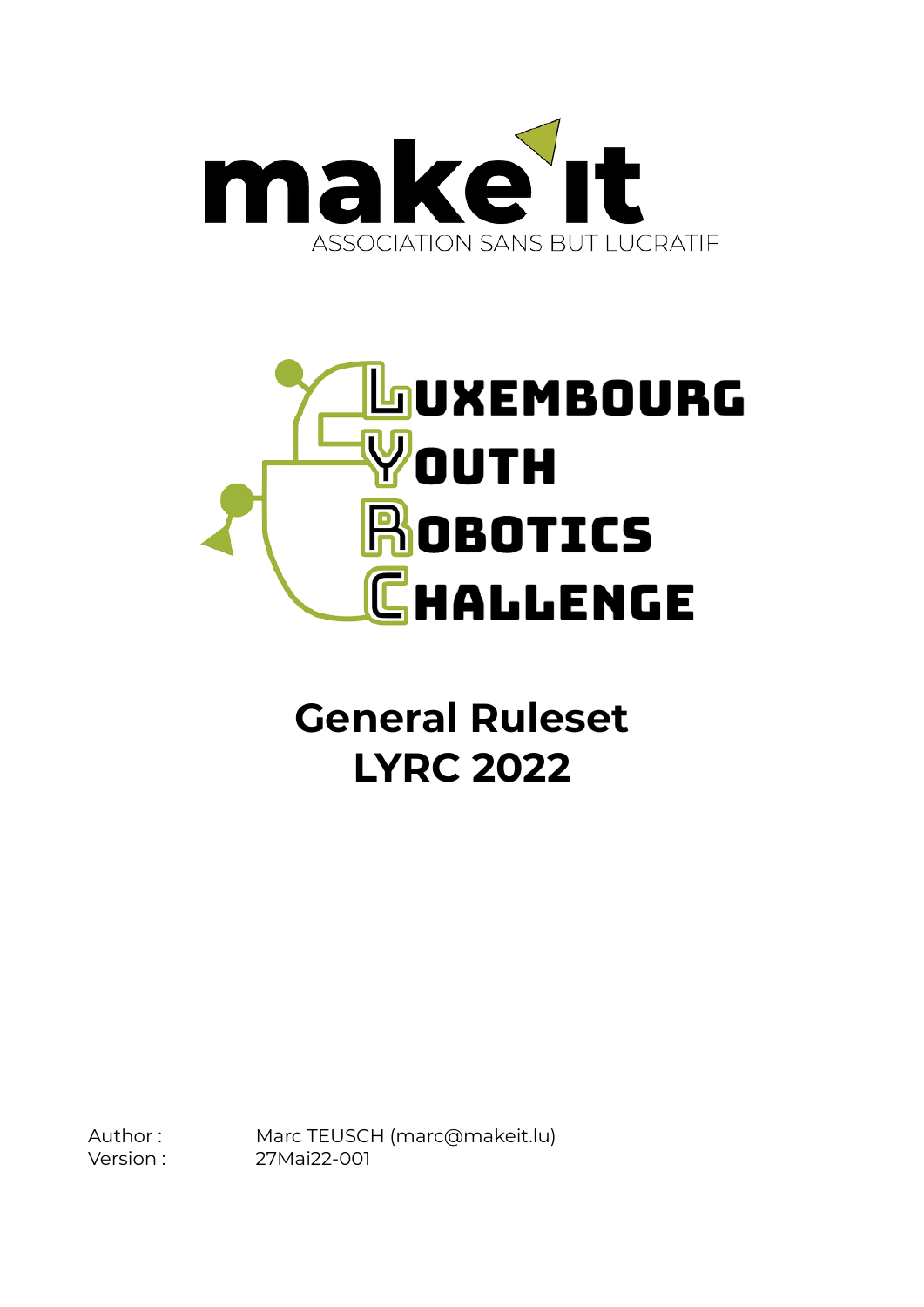



### **General rules of behavior on the field**

Fairness and professional behavior are always mandatory Follow the schedule. Personal safety comes first.

- All team members must wear closed toed/heeled shoes.
- All team members must tie back long hair.
- All team members must wear appropriate clothing.

No saving seats. Teams are not permitted to save or designate seats for team members that are not present.

Don't throw items from the stands. Items may not be thrown from audience seating. Some things don't belong at events. Do not bring or use the following:

- skateboards, 'hoverboards', roller-skates, inline skates
- drones or any other flying object
- any electronic device disturbing either bluetooth or WiFi frequency bandwidth (2.4GHz – 5GHz)
- bottled gas tanks (e.g. helium)
- noisy devices or noisemakers, such as floor stompers, whistles and/or air horns
- walkie-talkies

Do not arrange for Internet access or phone lines from venue service providers or attempt to use venue internet connections reserved for event purposes (e.g., FMS or streaming).

Don't sell stuff or distribute food. This includes, but is not limited to, raffle tickets, food, hats, shirts, candy, water, soft drinks, fruit, or any promotional products.

Keep unnecessary noise to a minimum. Do not invite or bring live bands to play in the audience. Do not play loud music.

Respect the venue. Teams may not damage the venue in any way, including, but not limited to bleachers, floors, walls, railings, etc.

Practice in the pits or on the Practice Field. Teams may only practice with their robot in their pits or in designated practice areas that are open to all teams at events.

No wireless communication. Teams may not set up their own 802.11a/b/g/n/ac (2.4GHz or 5GHz) wireless communication (e.g. access points or ad-hoc networks) in the venue.

Don't interfere with other wireless networks. No Team or Team member shall interfere or attempt to interfere with any other Team's or "Make it" a.s.b.l. wireless communication. Except as expressly allowed for purposes of communicating with the Team's own robot on the Field or a Practice Field, no Team or Team member shall connect or attempt to connect to any other Team's or "Make it" a.s.b.l.'s wireless network.

Children under 12 must be accompanied in the Pit by an adult at all times.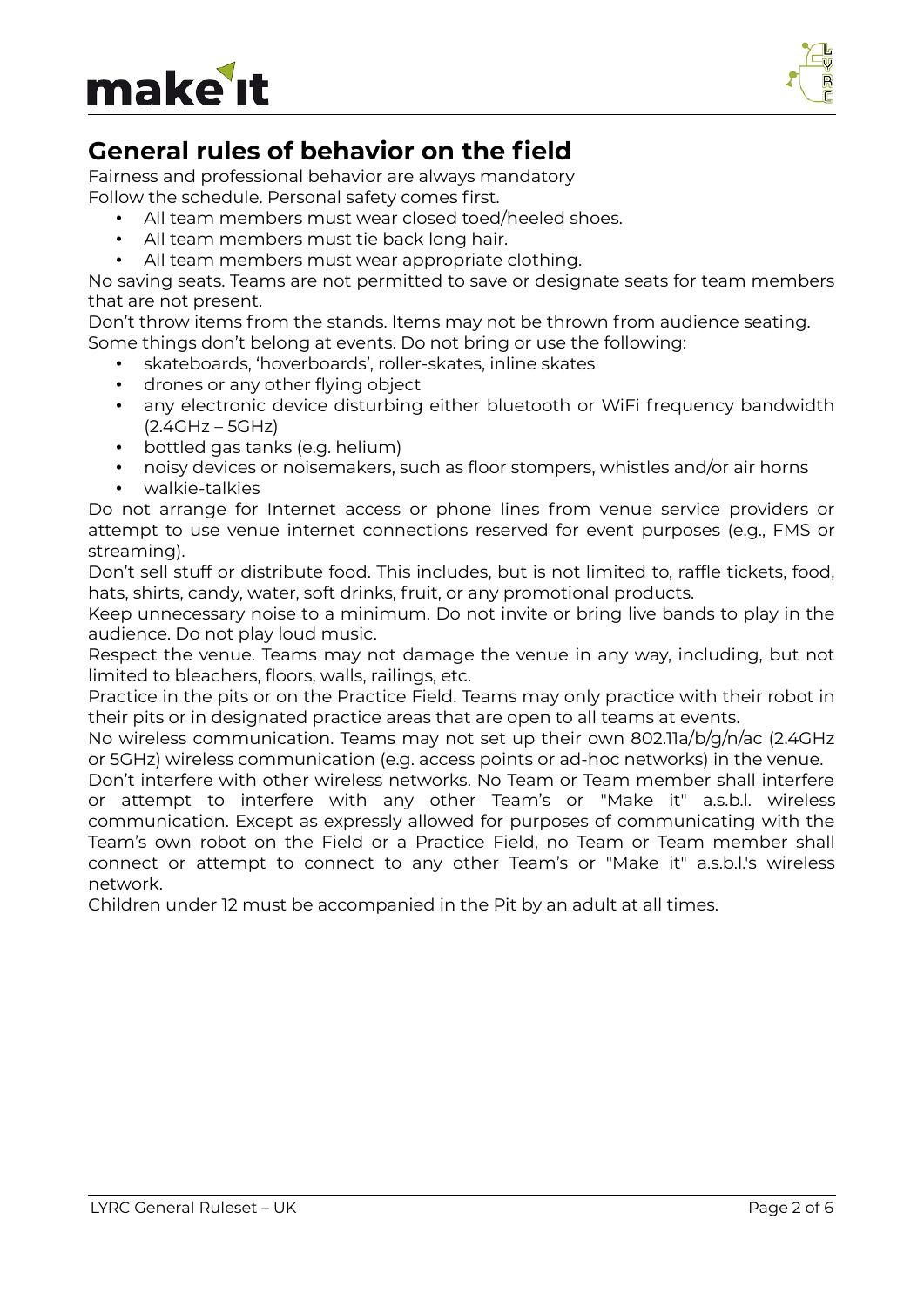## make



#### **Flags / Posters**

We encourage teams to bring team flags and/or signs for display in their pits and/or the playing field area, under these rules:

- Be respectful when hanging your flags and banners.
- Do not cover or move other team or sponsor signs already in place.
- Share the available space fairly with other teams.
- Do not obstruct the view of spectators.
- Hang signs in a safe manner.

Respect venue-specific rules regarding sign location and hanging methods. At the end of the event, safely remove all signs and anything used to hang the signs (tape, string, etc.).

#### **General game rules**

- 1. During the competition, there can only be a maximum of two (2) team members in the competition pit area. The mentor is not allowed in the pit area. Team members can move freely in the designated pit area but cannot leave these areas. When in the pit, safety indications must be observed at all times and calls from the judges/referees must be followed.
- 2. The teams must be on the field at least 5 minutes prior to competition time, ready to perform. As soon as the competition is over, teams are required to leave the pit cleaned up for the next team to arrive.
- 3. Robots must stay on the competition field. If a robot goes completely out of bounds or appears to have a high likelihood of interfering with the game, it will be disabled by the Head Referee for the rest of the match. The robot can be attended after the match has finished and can be re-enrolled in the next match.
- 4. Robots must not be dangerous or damaging to the field, other robots or humans around the field. Robot or team actions should not damage the field or field elements or pose a safety risk to other team members or volunteers. If the Head Referee determines the team to be in violation of this rule, or that the team has a high likelihood of violating this rule, the robot may be disabled for the match and must be re-inspected before taking the field again.
- 5. Play the game as intended. These rules are written as simply as possible to make them as accessible as possible, regardless of a team's native language. Attempts to gain competitive advantage by employing an unintended method of play violates the rules and does not meet the spirit of the competition.
- 6. Before a match can start, all robots on the playfield must meet this requirement and carry the "checkup" sticker obtained from the Jury's inspection desk.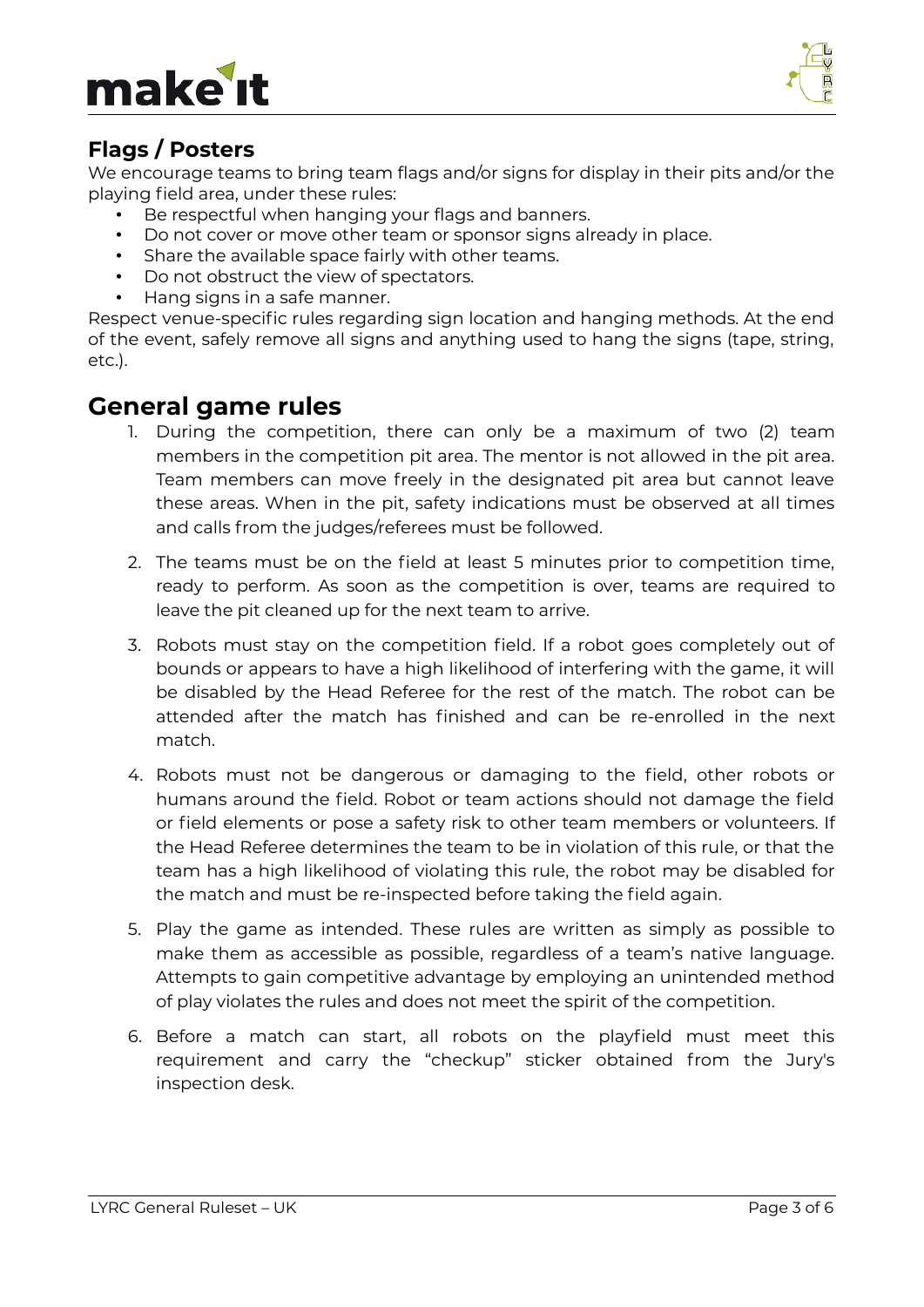# make



- 7. Each drive team may consist of up to 2 members. These are the only team members allowed at the field and to set up the robot. Team members must remain in the pit during a match and cannot be replaced by another member.
- 8. No communication is allowed with persons outside the team on the field during a match.
- 9. Team members should not contact anything inside of or the playing field itself until a referee indicates that it is safe to do so. Team members should not reach into the playing field and contact the field surface, field structures, any game elements, or robots, either directly or transitively through an object, unless the flags on the field are Green to indicate that the playing field is safe to enter. This rule applies both before and after the match, and in all other situations.
- 10. Robots should stay in one piece on the field and may not intentionally detach and/or shoot parts on the field during a match. If a piece falls of the robot, the head referee will decide upon the action to be taken.
- 11. Don't intentionally damage, tip over, or disable other robots. Strategies which are aimed at damaging or disabling other robots are not allowed. Teams are responsible for the actions of their robots at all times. Driving recklessly is not an excuse for tipping or damaging another robot. Teams are also responsible for building a robust robot which will not easily tip or become entangled due to minor contact.
- 12. If a robot tackles an object on the field or tips over by mistake, the referee can (if gameplay allows it) access the field to put it up right. For this to happen, the robot needs to be at least 30cm away from the object (it's the referee's call whether distance is accurate). At no time, the teams should interfere with the game area.
- 13. Scores will be calculated when everything comes to rest at the end of the match.
- 14. Robots must function in imperfect situations. The field and placement of items within the playing field may vary by up to  $\pm$  50mm except if specifically noted in the field build guide. Robot designs should be robust enough to work effectively even if the field or game elements are not perfectly sized or have a slightly different texture or color.
- 15. After the match has started, if a team's robot can only be interacted with in the team "home base" zone. Outside this area, no touching is allowed.
- 16. Communication with spotters in the stands or via any wireless communication means is not allowed. This rule is not intended to apply to general cheering and support.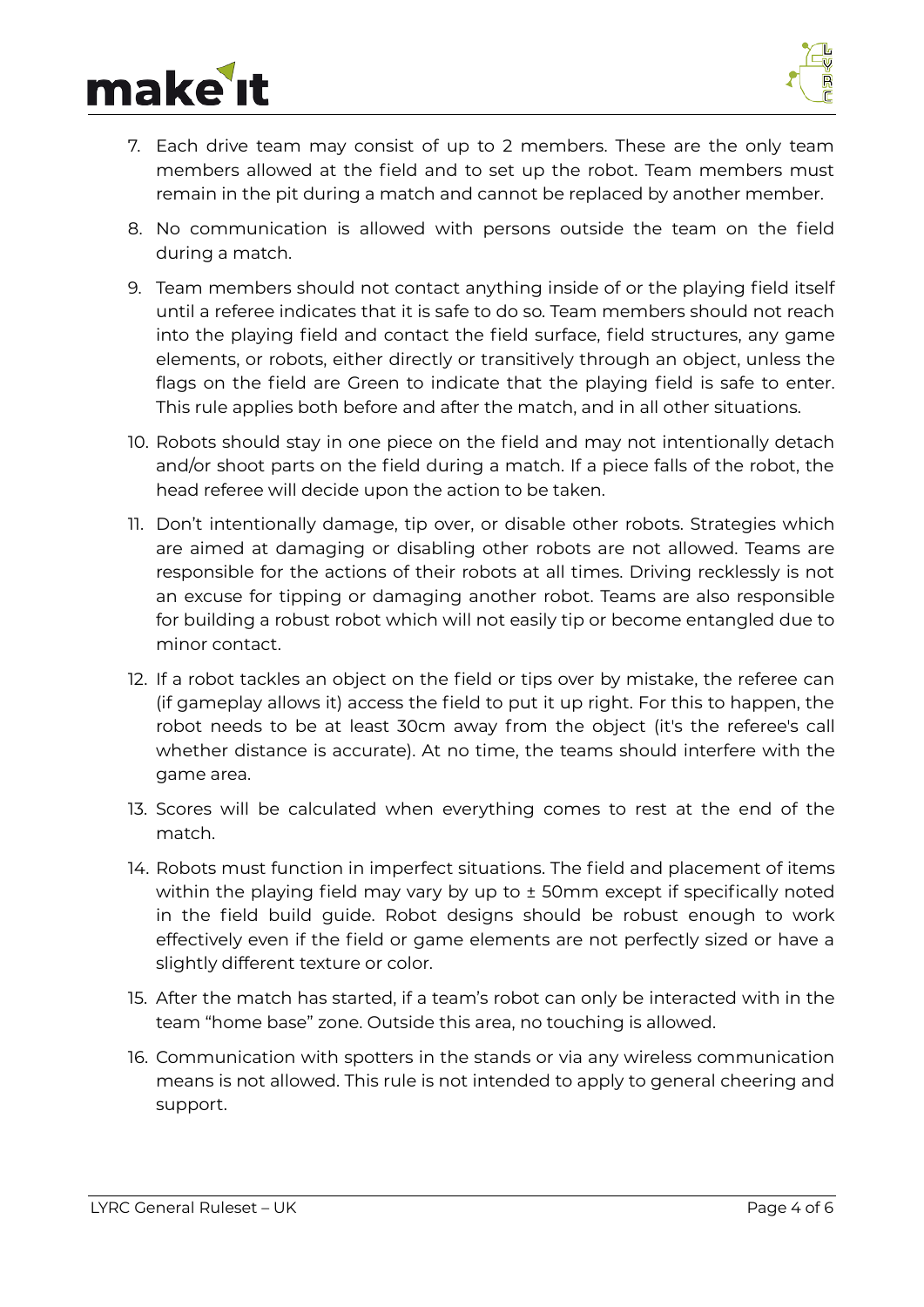



- 17. Accidental tipping and entanglement may occur and is part of normal game play, however intentional or egregious violations as determined by the Head Referee may result in disqualification. Repeat offenses may result in a team being disqualified from the rest of the event.
- 18. Once the robot has moved under its own power, the robot may not be touched by any humans until the match has ended. Teams can only repair their own robot in their "home base", where robot contact is explicitly allowed.
- 19. Strategies aimed at causing an opponent to violate a rule are not allowed. If an alliance forces an opponent to violate a rule, the penalty that would typically be assigned to the opponent will instead be assigned to the alliance that forced the violation.
- 20. Robots may not grab, grapple, or grasp field elements unless otherwise explicitly permitted. Robot mechanisms should not be designed to react against multiple sides of a field element. This rule excludes game objects.
- 21. Scores are final and there are no replays, all Head Referee decisions are final and not up for discussion. All of the volunteers at LYRC work hard to provide fair and consistent game experience for all teams, but they are human and may make mistakes. How teams deal with adversity will say as much about their character as how they deal with success. Teams should avoid situations which could be rules violations and make their scoring actions very clear to avoid misunderstandings.
- 22. All teams are expected to behave in a respectful and professional manner when interacting with other teams and staff during the LYRC event. Students and adults are held to the same standard, and teams may be disqualified from the LYRC competition for uncivil or egregious behavior from any party affiliated with the team.
- 23. If teams have questions about rules or rulings, there will be a designated area near the field where the team can wait for the Head Referee or Technical Advisor and discuss the concern.
- 24. Robots must start each match inside the "launch" area located on the home base zone (colored in the respective team's color).
- 25. Game objects should stay on the playing field or be scored/moved to designated goals. Items accidentally ejected from the playing field will be reintroduced at the approximate location they exited when safe to do so. Intentional ejection of game pieces from the playing field will result in a verbal warning.
- 26. Human players must not directly interact with robots during the match. They are never allowed to touch robots, either directly or transitively through an object, except if the robot is totally inside the home base zone.